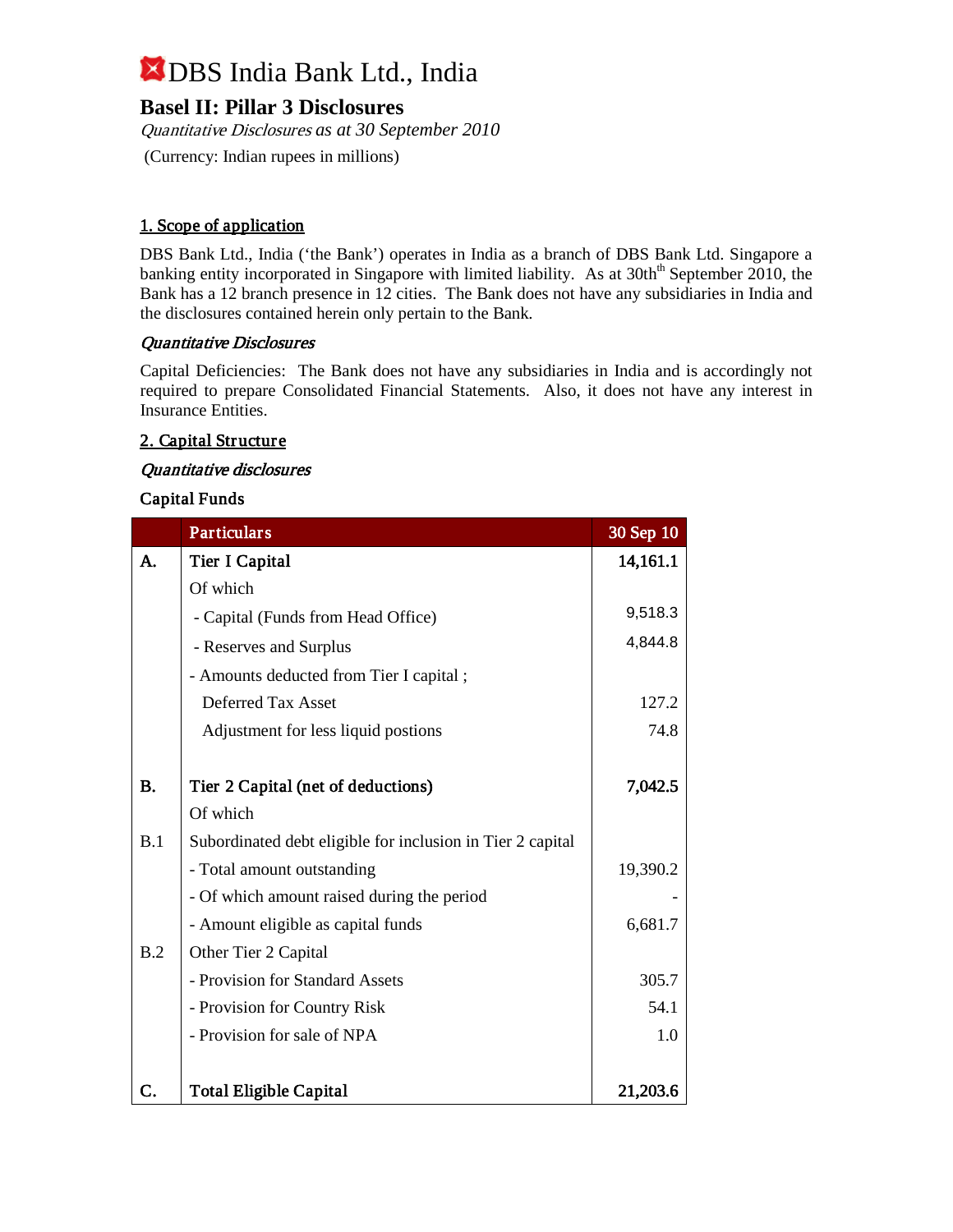# **Basel II: Pillar 3 Disclosures**

Quantitative Disclosures *as at 30 September 2010* (Currency: Indian rupees in millions)

# 3. Capital Adequacy

## Quantitative disclosures

|              | <b>Particulars</b>                                                               | 30 Sep 10 |
|--------------|----------------------------------------------------------------------------------|-----------|
| A            | Capital requirements for Credit Risk (Standardised<br>Approach)                  | 8,701.0   |
| $\mathbf{B}$ | Capital requirements for Market Risk (Standardised<br><b>Duration Approach</b> ) |           |
|              | - Interest rate risk                                                             | 2,521.9   |
|              | - Foreign exchange risk                                                          | 270.0     |
|              | - Equity risk                                                                    |           |
|              | - Unearned credit spreads                                                        | 256.8     |
| $\mathsf{C}$ | Capital requirements for Operational risk                                        | 770.6     |
| D            | Adjustment for prudential floor                                                  | 97.1      |
| E            | Capital Adequacy Ratio of the Bank (%)                                           | 15.12%    |
| $\mathbf F$  | Tier 1 CRAR $(\%)$                                                               | 10.10%    |

#### 4. General Disclosures

## General Disclosures for Credit Risk

#### Quantitative Disclosures

#### Credit Exposure

| <b>Particulars</b>    | $30$ Sep $10$ |
|-----------------------|---------------|
| Fund Based (advances) | 59,920.7      |
| Non Fund Based *      | 111,496.2     |

\* The amount includes trade exposures and FX/derivative exposures.

The Bank does not have overseas operations and hence exposures are restricted to the domestic segment.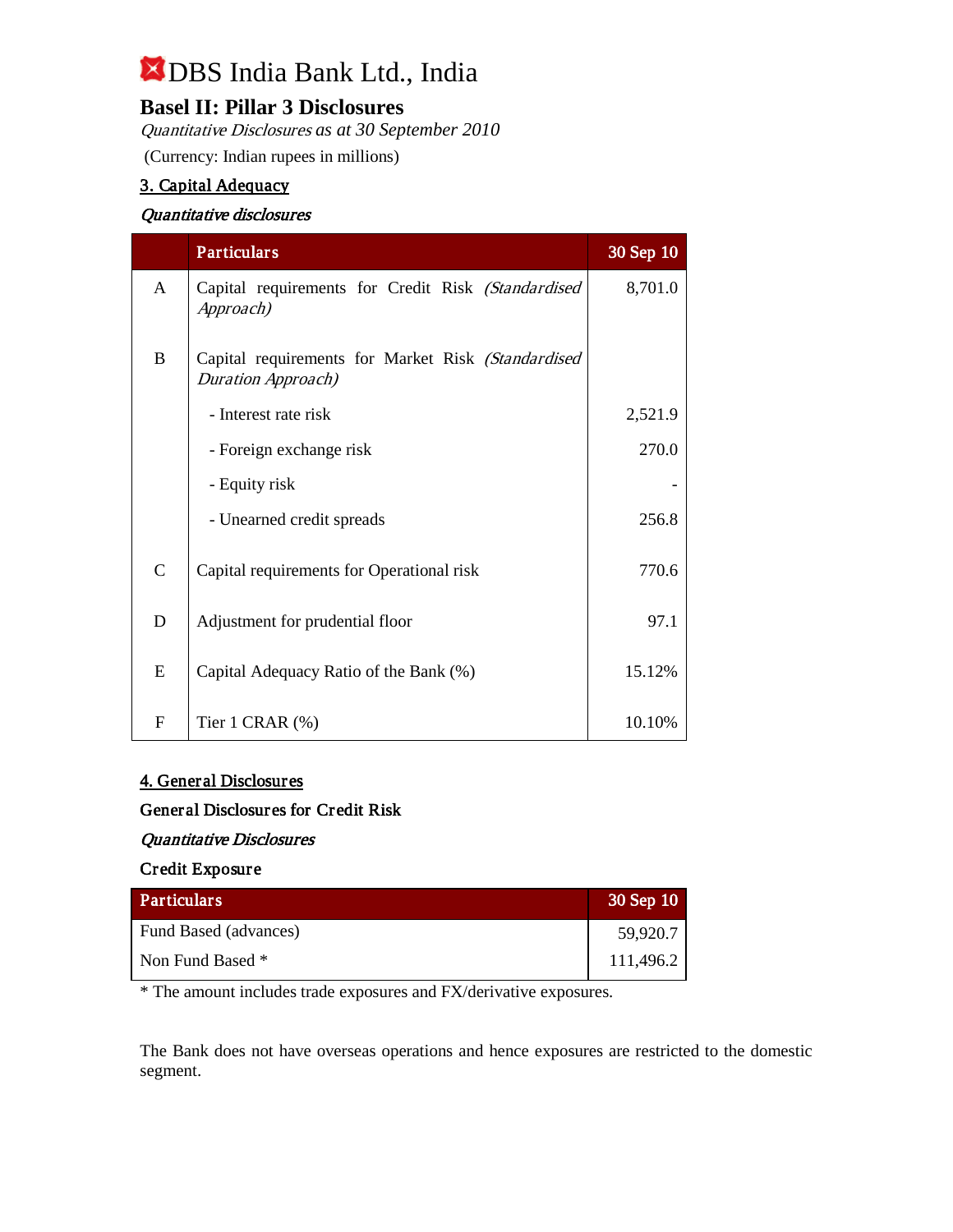# **Basel II: Pillar 3 Disclosures**

Quantitative Disclosures *as at 30 September 2010* (Currency: Indian rupees in millions)

| Industry                         | 30-Sep-10 |
|----------------------------------|-----------|
| Petro-chemicals                  | 18,034.1  |
| NBFC's                           | 7,585.5   |
| <b>Drugs and Pharmaceuticals</b> | 5,565.4   |
| <b>Real Estate</b>               | 4,540.0   |
| <b>Metal and Metal Products</b>  | 2,887.4   |
| Construction                     | 2,757.6   |
| Engineering                      | 2,312.6   |
| Computer software                | 1,332.8   |
| <b>Textiles</b>                  | 1,322.1   |
| Electronics                      | 1,055.1   |
| Telecommunications               | 1,038.0   |
| Mining                           | 681.6     |
| Chemical, Dyes, Paints           | 529.1     |
| Iron & Steel                     | 450.0     |
| Electricity                      | 415.6     |
| Trading                          | 404.4     |
| Automobiles                      | 259.5     |
| Power                            | 180.3     |
| Cement                           | 85.5      |
| Infrastructure                   | 3.4       |
| <b>Residual Advances</b>         | 1.3       |
| Food Processing                  | 0.8       |
| <b>Other Industries</b>          | 8,478.6   |
| <b>Total Credit Exposure</b>     | 59,920.7  |

# Industry wise Exposures (Fund Based Advances)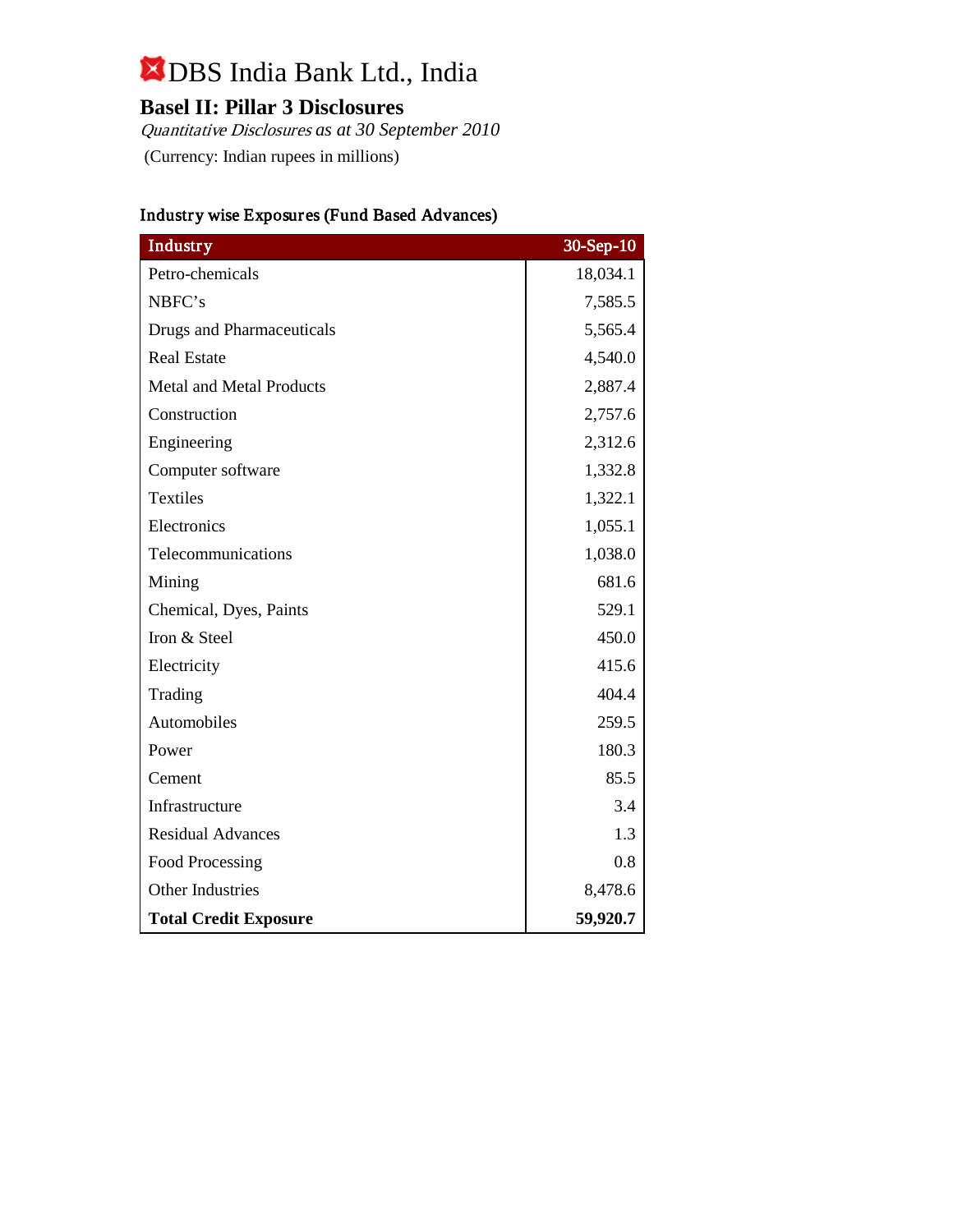# **Basel II: Pillar 3 Disclosures**

Quantitative Disclosures *as at 30 September 2010* (Currency: Indian rupees in millions)

| <b>Industry</b>                         | $30 - Sep-10$ |
|-----------------------------------------|---------------|
| <b>Banks</b>                            | 57,529.2      |
| <b>Metal and Metal Products</b>         | 5,897.3       |
| Chemical, Dyes, Paints                  | 5,705.3       |
| Construction                            | 2,978.9       |
| NBFC's                                  | 2,807.0       |
| Textiles                                | 2,601.4       |
| <b>Drugs and Pharmaceuticals</b>        | 2,266.3       |
| Telecommunications                      | 2,252.6       |
| Petro-chemicals                         | 2,145.6       |
| Paper and Paper Products                | 1,134.6       |
| Engineering                             | 970.4         |
| Cement                                  | 957.5         |
| Shipping                                | 918.3         |
| Automobiles                             | 885.0         |
| Petroleum                               | 771.7         |
| Electricity                             | 711.0         |
| Iron and Steel                          | 623.9         |
| Mining                                  | 609.1         |
| <b>Food Processing</b>                  | 571.2         |
| Vegetable Oils and Vanaspati            | 462.3         |
| <b>Real Estate</b>                      | 444.6         |
| Computer software                       | 292.3         |
| Sugar                                   | 219.7         |
| Fertiliser                              | 213.4         |
| Power                                   | 132.5         |
| Information & Technology/Communications | 85.4          |
| Infrastructure                          | 34.7          |
| Electronics                             | 20.3          |
| Trading                                 | 12.1          |
| <b>Other Industries</b>                 | 17,242.6      |
| <b>Total Credit Exposure</b>            | 111,496.2     |

# Industry wise Exposures (Non - Fund Based)\* –

\* The amount includes trade exposures and Foreign exchange and derivative exposures.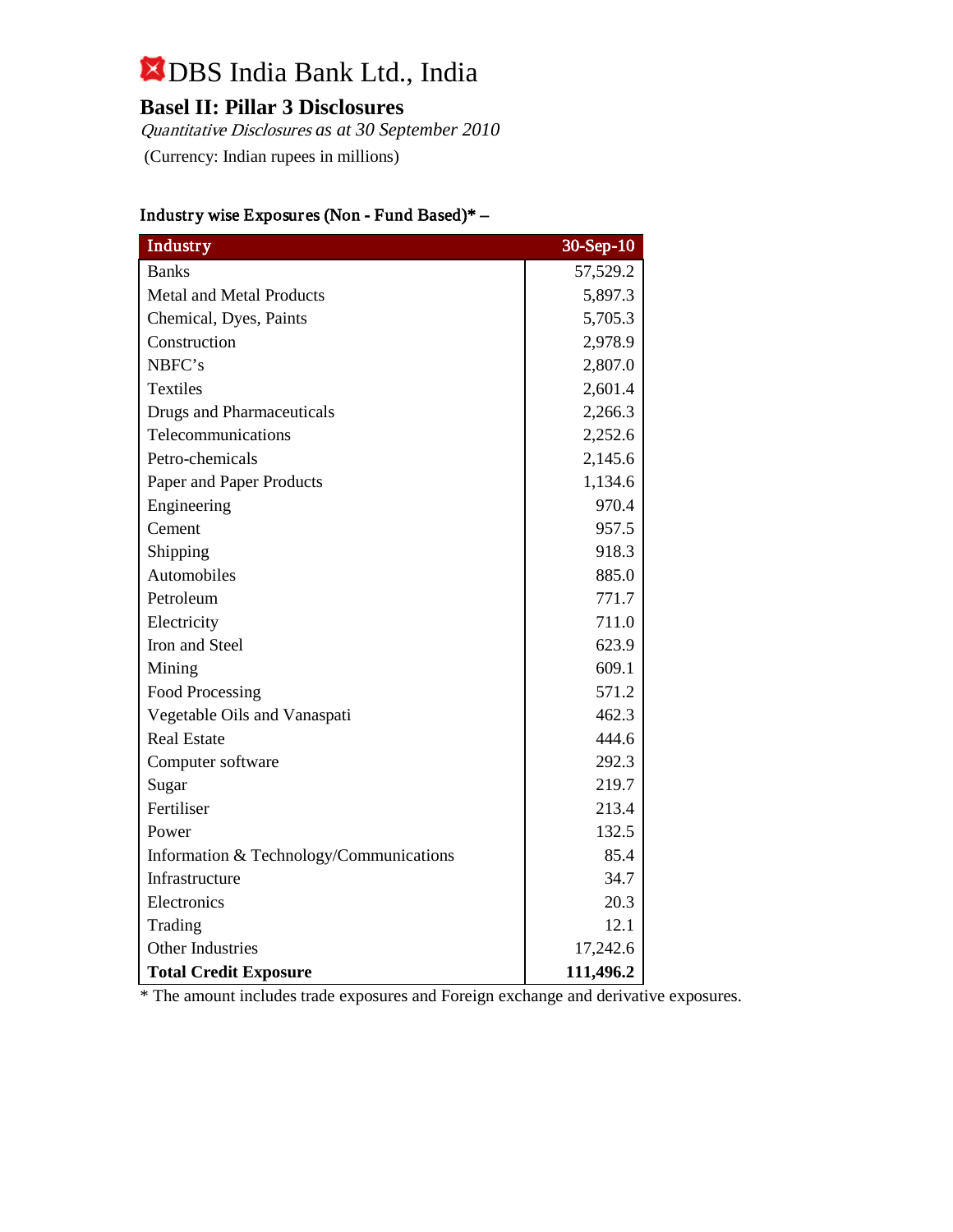# **Basel II: Pillar 3 Disclosures**

Quantitative Disclosures *as at 30 September 2010* (Currency: Indian rupees in millions)

| <b>Particulars</b>   | Cash                     | <b>Balance</b><br>with<br><b>RBI</b> | <b>Balance</b><br>with<br><b>Banks</b> | <b>Investments</b> | Loans $\&$<br>Advances | Fixed<br><b>Assets</b>       | Other<br><b>Assets</b> |
|----------------------|--------------------------|--------------------------------------|----------------------------------------|--------------------|------------------------|------------------------------|------------------------|
| 1 day                | 15.5                     | 151.9                                | 4,231.7                                | 18,402.8           | 8,797.3                | $\overline{a}$               | 251.9                  |
| $2-7$ days           | $\overline{\phantom{a}}$ | 1,111.5                              | $\overline{\phantom{0}}$               | 3,125.5            | 3,576.4                | $\overline{\phantom{0}}$     | 123.1                  |
| $8-14$ Days          | -                        | 53.1                                 |                                        | 92.7               | 5,708.5                | $\qquad \qquad \blacksquare$ | 97.5                   |
| $15-28$ Days         | $\overline{\phantom{0}}$ | 525.0                                |                                        | 1,079.5            | 9,621.7                | $\qquad \qquad \blacksquare$ | 9.1                    |
| 29 Days-3 Months     | $\overline{\phantom{0}}$ | 990.9                                |                                        | 5,346.5            | 10,954.9               | $\qquad \qquad \blacksquare$ | 335.2                  |
| 3–6 Months           | $\overline{\phantom{a}}$ | 662.5                                | 5,000.0                                | 30,558.9           | 8,546.0                | $\qquad \qquad \blacksquare$ | 477.5                  |
| $6$ Months $-1$ Year | $\overline{\phantom{0}}$ | 257.2                                | 7,900.0                                | 12,533.2           | 2,441.5                | $\qquad \qquad \blacksquare$ | 329.2                  |
| $1-3$ Years          | $\overline{\phantom{0}}$ | 397.8                                | 2.5                                    | 1,517.8            | 5,575.9                |                              | 12.8                   |
| $3-5$ Years          | $\overline{\phantom{0}}$ | 153.8                                |                                        | 244.7              | 3,363.3                |                              | 2.1                    |
| Over 5Years          |                          | 499.5                                |                                        | 6,801.6            | 1.3                    | 267.6                        | 7,091.3                |
| Total                | 15.5                     | 4,803.2                              | 17,134.2                               | 79,703.2           | 58,586.8               | 267.6                        | 8,729.7                |

# Residual Maturity of Assets as at 30 September 2010

#### Classification of NPA's

| Particulars            | 30 Sep 10 |
|------------------------|-----------|
| Amount of NPAs (Gross) | 1,279.7   |
| Substandard            | 915.7     |
| Doubtful 1             | 364.0     |
| Doubtful 2             |           |
| Doubtful 3             |           |
| Loss                   |           |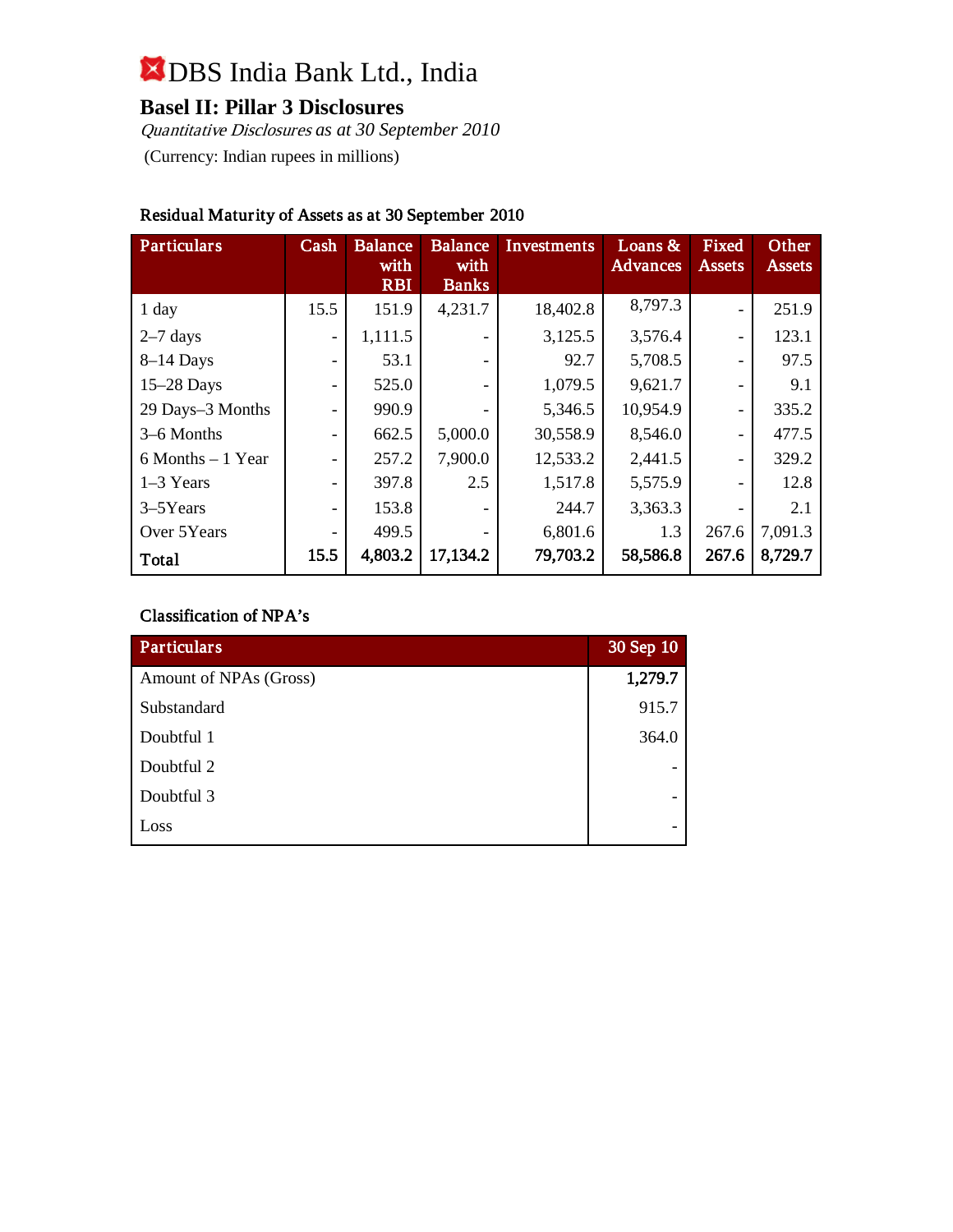# **Basel II: Pillar 3 Disclosures**

Quantitative Disclosures *as at 30 September 2010* (Currency: Indian rupees in millions)

#### Movement of NPAs and Provision for NPAs

|              | <b>Particulars</b>                                                               | <b>30 Sep 10</b> |
|--------------|----------------------------------------------------------------------------------|------------------|
| $\mathbf{A}$ | Amount of NPAs (Gross)                                                           | 1,279.7          |
| B            | <b>Net NPAs</b>                                                                  | 347.8            |
| $\mathbf C$  | <b>NPA Ratios</b>                                                                |                  |
|              | - Gross NPAs to gross advances (%)                                               | 2.14%            |
|              | - Net NPAs to net advances (%)                                                   | 0.59%            |
| D            | Movement of NPAs (Gross)<br>Opening balance as of the beginning of the financial | 760.4            |
|              | year                                                                             |                  |
|              | Additions                                                                        | 543.0            |
|              | Reductions<br>$\overline{\phantom{0}}$                                           | 23.7             |
|              | - Closing balance                                                                | 1,279.7          |
| E            | Movement of Provision for NPAs                                                   |                  |
|              | - Opening balance as of the beginning of the financial<br>year                   | 360.4            |
|              | Provision made during the year<br>$\qquad \qquad \blacksquare$                   | 586.0            |
|              | Write $-$ offs / Write $-$ back of excess provision                              | 14.5             |
|              | Closing balance                                                                  | 931.9            |

Amount of Non-Performing Investments (NPI) and provision held for NPI: Nil

## 5. Disclosures for Credit Risk: Portfolios subject to Standardised approach

#### Quantitative Disclosures

Categorization of Net Advances classified on the basis of Risk Weightage is provided below:

| <b>Particulars</b>    | 30 Sep 10 |
|-----------------------|-----------|
| $< 100 %$ Risk Weight | 41,018.6  |
| 100 % Risk Weight     | 16,608.9  |
| $> 100\%$ Risk Weight | 959.3     |
| Total                 | 58,586.8  |